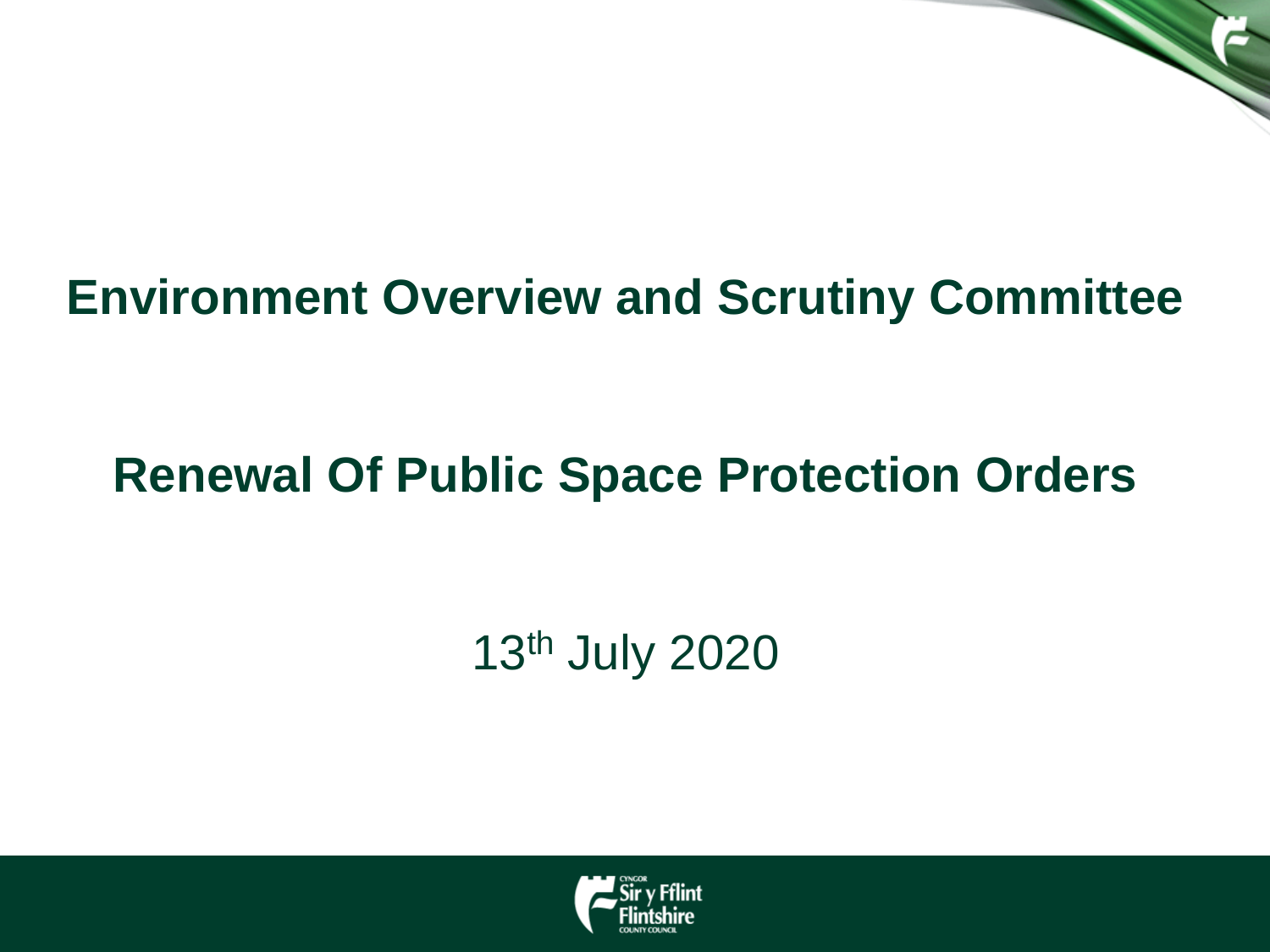# **Background**

- » Anti-Social Behaviour, Crime and Policing Act 2014
- » Public Spaces Protection Order's (PSPO's) introduced in Flintshire - October 2017
- » Require renewal after 3 years
- » Full consultation process required

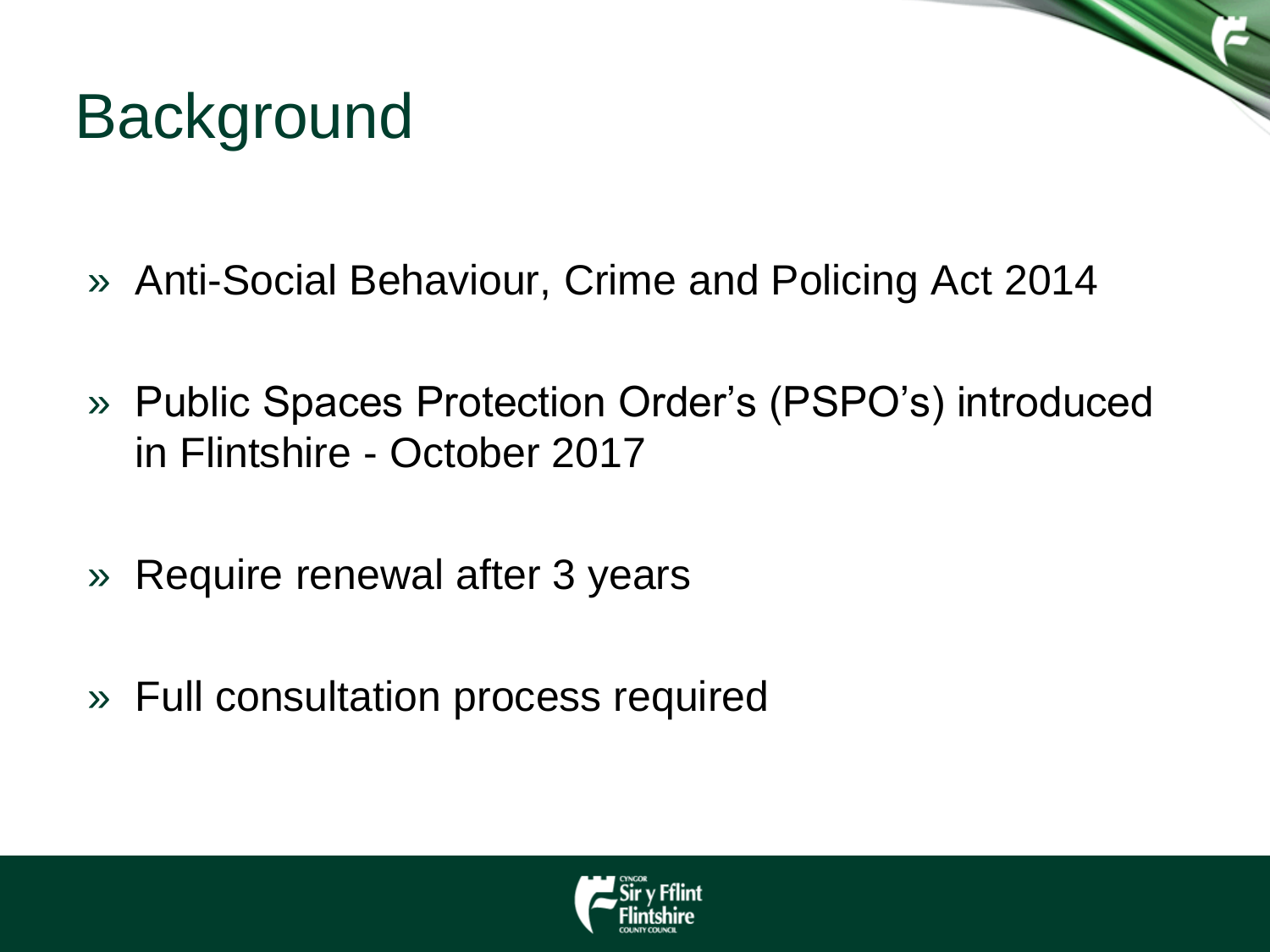# Current PSPO'S - Dog Control

The requirements for the Dog Control PSPO's are for dog owners to:

- 1. Remove their dogs' waste from all public places within Flintshire,
- 2. Have a means on their person to pick up dog waste,
- 3. Place their dog on a lead when asked by an authorised officer.
- 4. Prohibit dogs from entering the playing areas of public marked sports pitches, formal recreation areas including but not exclusively bowling greens and tennis courts, fenced equipped children's play areas and all areas within school grounds,
- 5. Keep their dog on a lead in cemeteries.

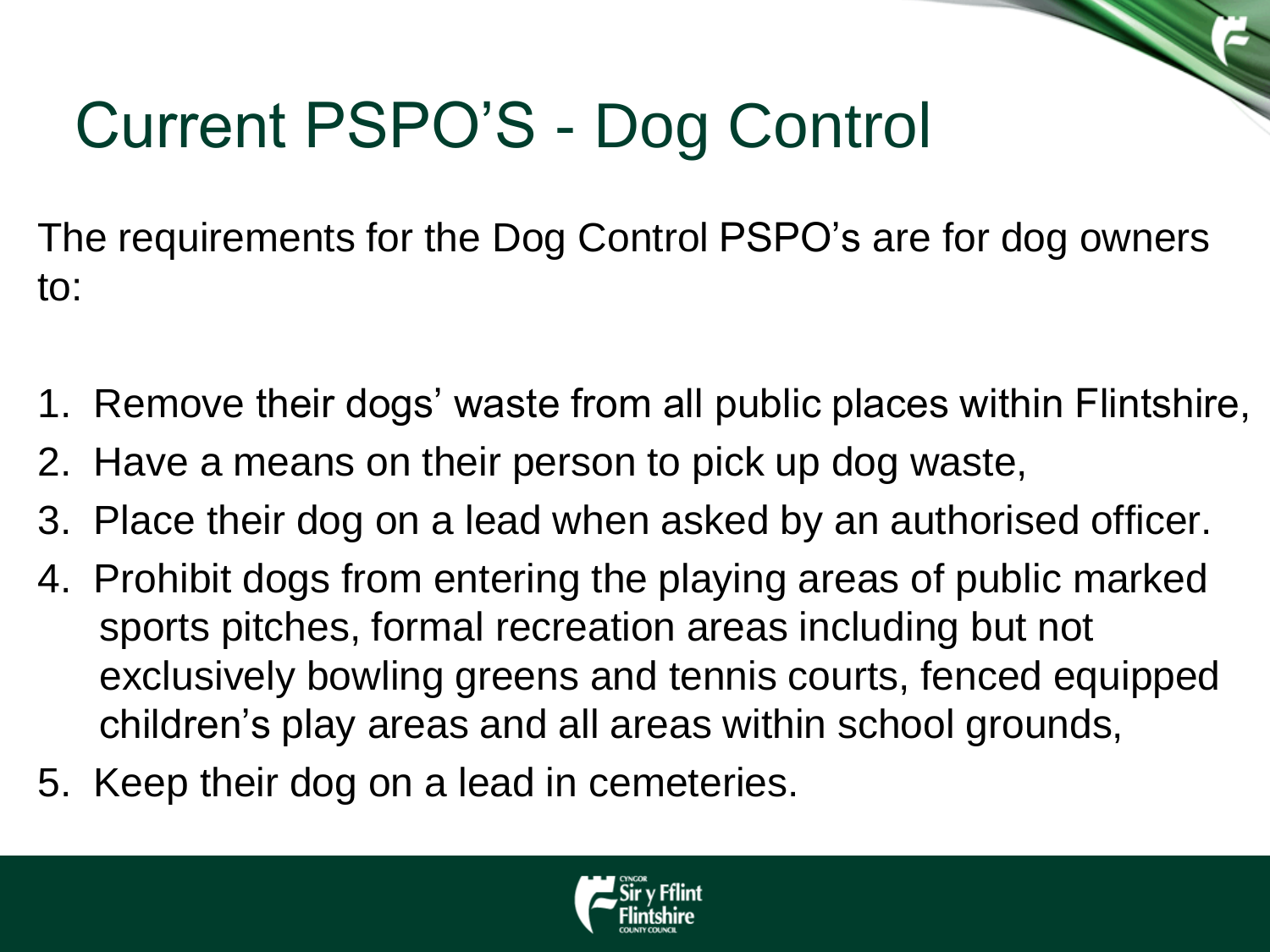## Current PSPO'S - Alcohol Control

Not a total ban on drinking Alcohol - an offence is caused when not complying to a request to cease drinking or surrender alcohol in a public place by NW Police.

Not applicable to licenced premises.

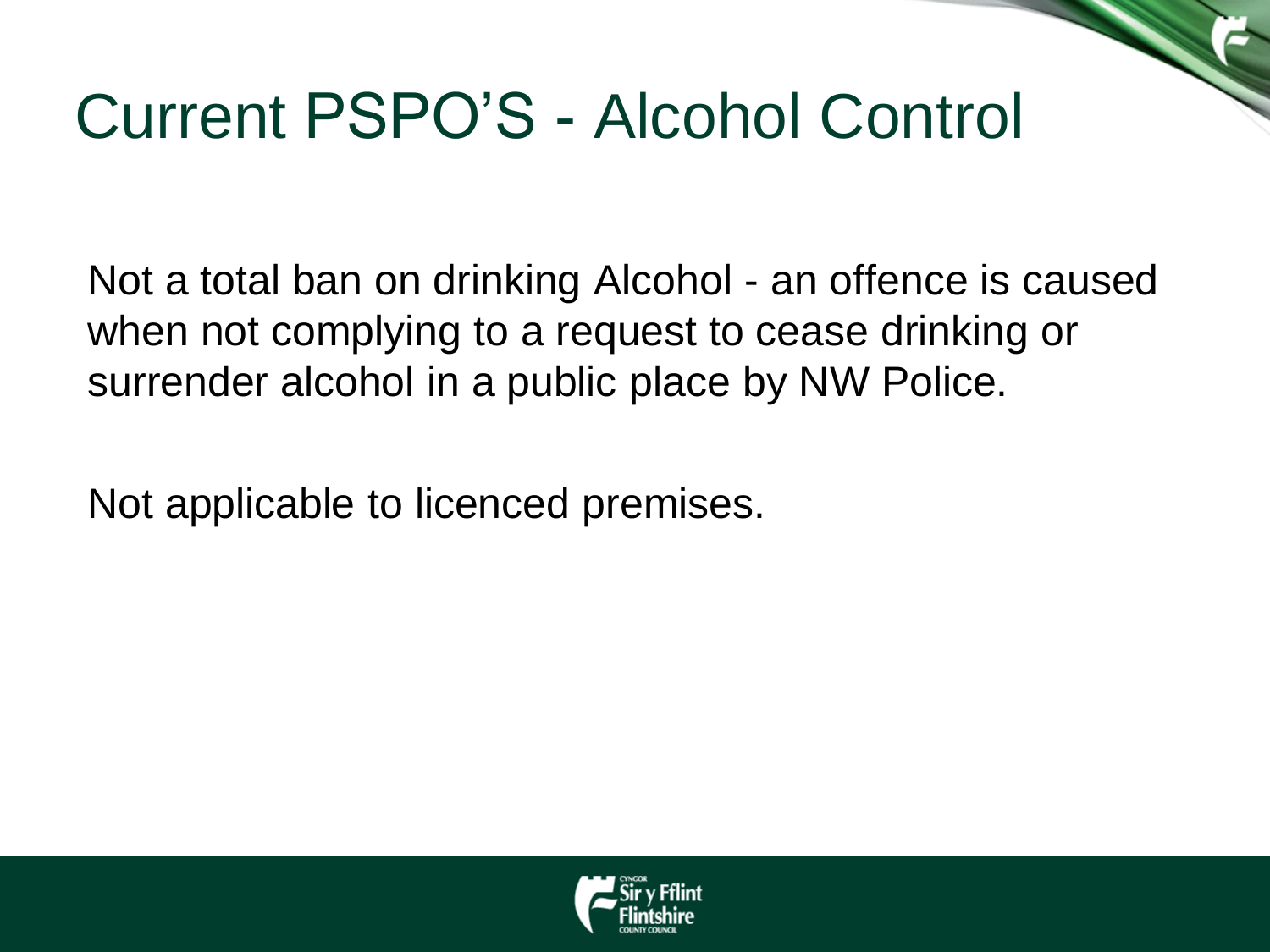## Enforcement of Dog Control PSPO's

#### **In-house enforcement team**

- » Only FCC staff undertake patrols
- » Team works flexible working hours seven days a week

#### **Emphasis on engagement with residents**

- » High profile presence
- » Educate on types of restrictions
- » Education campaigns in hotspot areas

#### **Patrols are intelligence lead**

- » Location/day/time/type of dog
- » Information from Area Streetscene Cleansing teams

#### **Success should be judged on cleanliness and not just the number of FPN's issued**